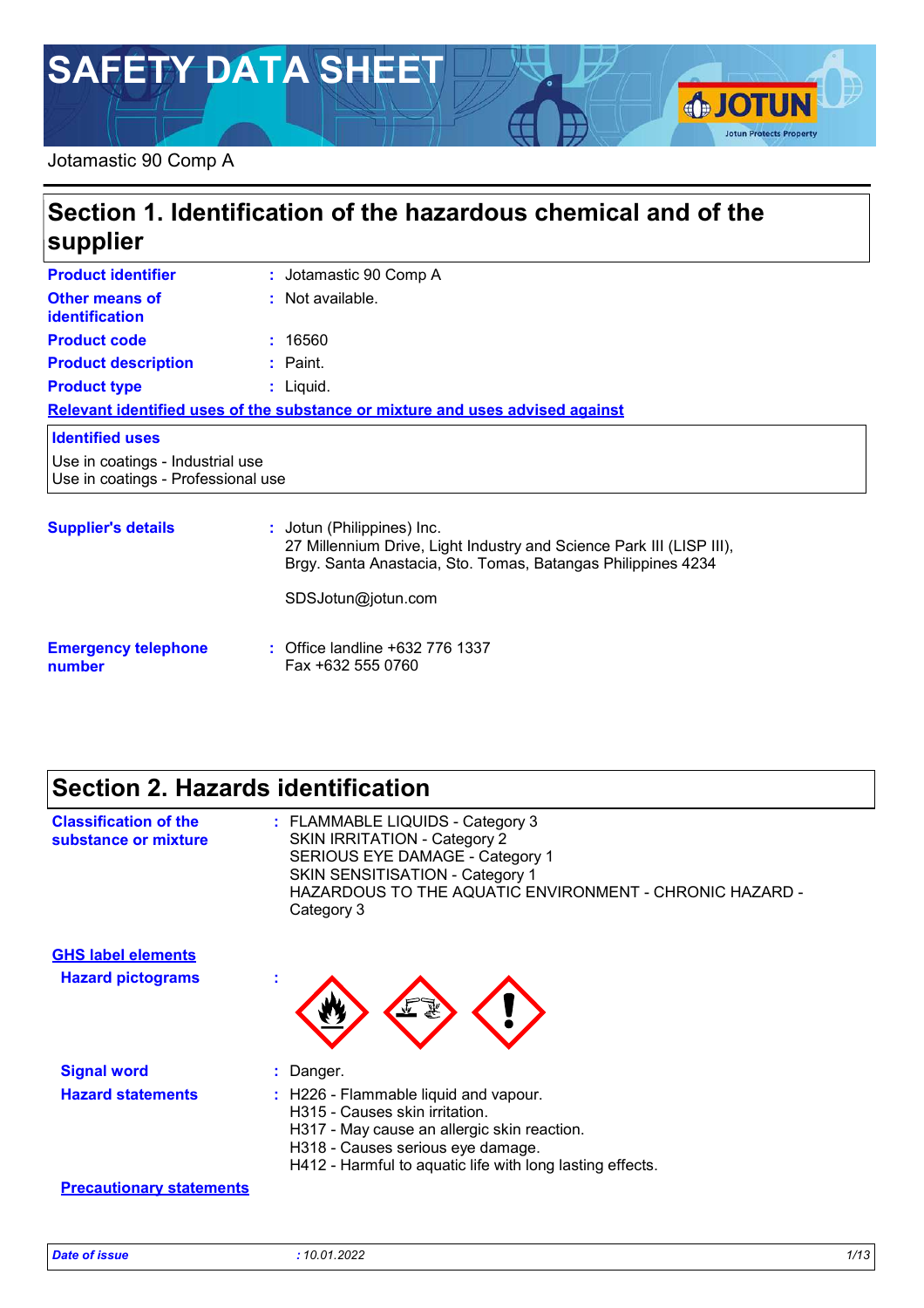## **Section 2. Hazards identification**

| <b>Prevention</b> | : P280 - Wear protective gloves. Wear eye or face protection.<br>P210 - Keep away from heat, hot surfaces, sparks, open flames and other ignition<br>sources. No smoking.<br>P273 - Avoid release to the environment.<br>P261 - Avoid breathing vapour.                                                                                                                                                                                                                         |
|-------------------|---------------------------------------------------------------------------------------------------------------------------------------------------------------------------------------------------------------------------------------------------------------------------------------------------------------------------------------------------------------------------------------------------------------------------------------------------------------------------------|
| <b>Response</b>   | : P362 - Take off contaminated clothing and wash before reuse.<br>P363 - Wash contaminated clothing before reuse.<br>P302 + P352 - IF ON SKIN: Wash with plenty of water.<br>P333 + P313 - If skin irritation or rash occurs: Get medical advice or attention.<br>P305 + P351 + P338, P310 - IF IN EYES: Rinse cautiously with water for several<br>minutes. Remove contact lenses, if present and easy to do. Continue rinsing.<br>Immediately call a POISON CENTER or doctor. |
| <b>Storage</b>    | : P403 + P235 - Store in a well-ventilated place. Keep cool.                                                                                                                                                                                                                                                                                                                                                                                                                    |
| <b>Disposal</b>   | : P501 - Dispose of contents and container in accordance with all local, regional,<br>national and international regulations.                                                                                                                                                                                                                                                                                                                                                   |

**Other hazards which do not :** None known. **result in classification**

### **Section 3. Composition and information of the ingredients of the hazardous chemical**

| Substance/mixture     | : Mixture        |
|-----------------------|------------------|
| <b>Other means of</b> | : Not available. |
| <i>identification</i> |                  |

#### **CAS number/other identifiers**

| <b>CAS number</b>   | : Not applicable. |
|---------------------|-------------------|
| <b>EC</b> number    | : Mixture.        |
| <b>Product code</b> | : 16560           |

| <b>Ingredient name</b>                                                    | $\frac{9}{6}$ | <b>CAS number</b> |
|---------------------------------------------------------------------------|---------------|-------------------|
| epoxy resin (MW $\leq$ 700)                                               | $≤14$         | 1675-54-3         |
| 4,4'-Isopropylidenediphenol, oligomeric reaction products with 1-chloro-  | ≤8.6          | 67989-52-0        |
| 2,3-epoxypropane, reaction products with fatty acids, C18-unsatd., dimers |               |                   |
| xylene                                                                    | ≤10           | 1330-20-7         |
| hydrocarbons, c9-unsatd., polymd.                                         | $\leq 5$      | 71302-83-5        |
| glycidyl ether of 3-alkyl phenol                                          | ≤5            | 68413-24-1        |
| 2-methylpropan-1-ol                                                       | ≤5            | 78-83-1           |
| benzyl alcohol                                                            | $\leq$ 3      | 100-51-6          |
| ethylbenzene                                                              | $\leq$ 3      | 100-41-4          |
| Phenol, methylstyrenated                                                  | $\leq$ 3      | 68512-30-1        |
| Phenol, styrenated                                                        | ≤1.5          | 61788-44-1        |
| propylidynetrimethanol                                                    | ≤0.3          | 77-99-6           |

**There are no additional ingredients present which, within the current knowledge of the supplier and in the concentrations applicable, are classified as hazardous to health or the environment and hence require reporting in this section.**

**Occupational exposure limits, if available, are listed in Section 8.**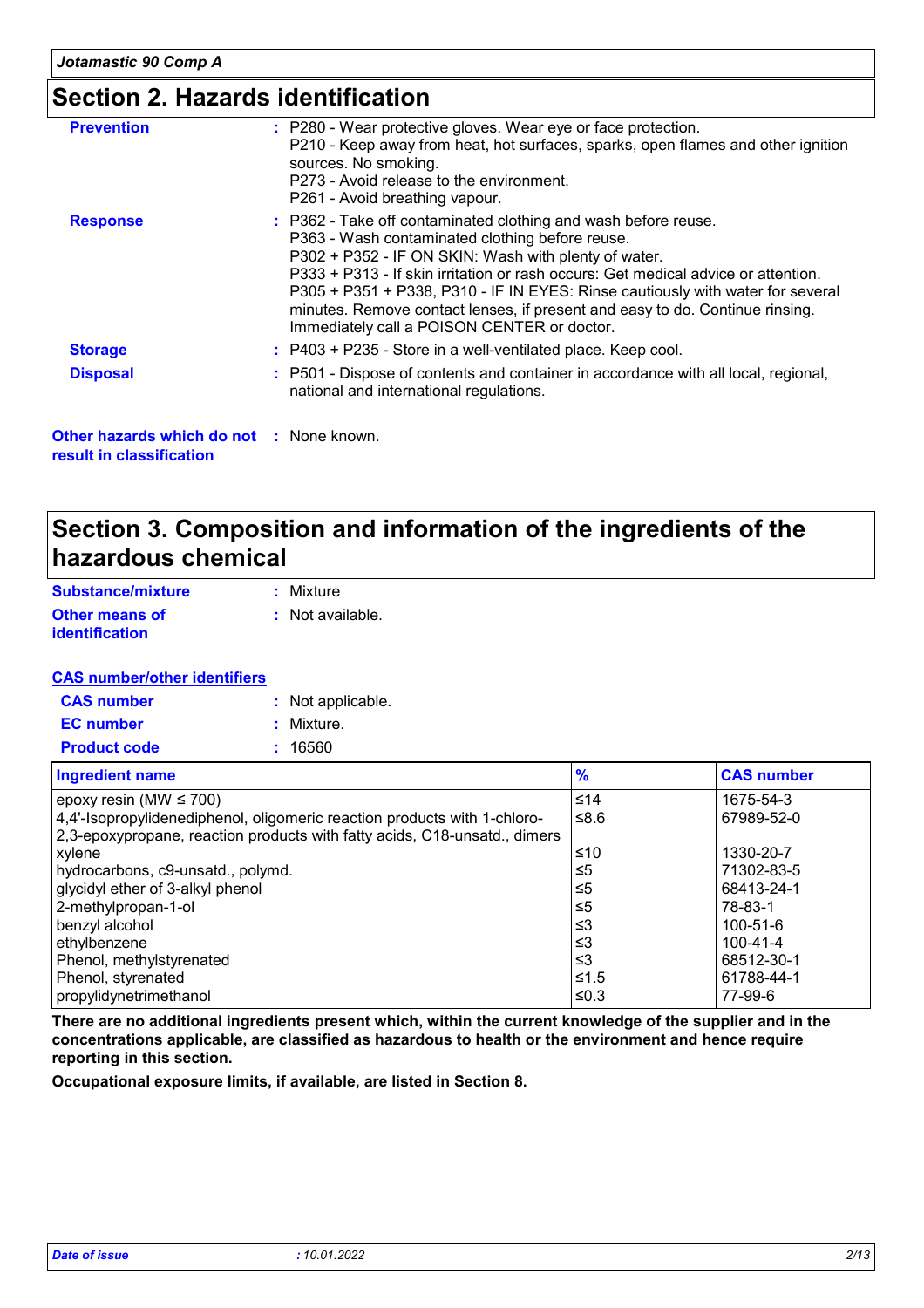# **Section 4. First aid measures**

|                     | <b>Description of necessary first aid measures</b>                                                                                                                                                                                                                                                                                                                                                                                                                                                                                                                                                                                                                                                                                                                                                                                                                                   |
|---------------------|--------------------------------------------------------------------------------------------------------------------------------------------------------------------------------------------------------------------------------------------------------------------------------------------------------------------------------------------------------------------------------------------------------------------------------------------------------------------------------------------------------------------------------------------------------------------------------------------------------------------------------------------------------------------------------------------------------------------------------------------------------------------------------------------------------------------------------------------------------------------------------------|
| <b>Eye contact</b>  | : Get medical attention immediately. Call a poison center or physician. Immediately<br>flush eyes with plenty of water, occasionally lifting the upper and lower eyelids.<br>Check for and remove any contact lenses. Continue to rinse for at least 10 minutes.<br>Chemical burns must be treated promptly by a physician.                                                                                                                                                                                                                                                                                                                                                                                                                                                                                                                                                          |
| <b>Inhalation</b>   | Get medical attention immediately. Call a poison center or physician. Remove<br>victim to fresh air and keep at rest in a position comfortable for breathing. If it is<br>suspected that fumes are still present, the rescuer should wear an appropriate mask<br>or self-contained breathing apparatus. If not breathing, if breathing is irregular or if<br>respiratory arrest occurs, provide artificial respiration or oxygen by trained personnel.<br>It may be dangerous to the person providing aid to give mouth-to-mouth<br>resuscitation. If unconscious, place in recovery position and get medical attention<br>immediately. Maintain an open airway. Loosen tight clothing such as a collar, tie,<br>belt or waistband.                                                                                                                                                  |
| <b>Skin contact</b> | Get medical attention immediately. Call a poison center or physician. Wash with<br>plenty of soap and water. Remove contaminated clothing and shoes. Wash<br>contaminated clothing thoroughly with water before removing it, or wear gloves.<br>Continue to rinse for at least 10 minutes. Chemical burns must be treated promptly<br>by a physician. In the event of any complaints or symptoms, avoid further exposure.<br>Wash clothing before reuse. Clean shoes thoroughly before reuse.                                                                                                                                                                                                                                                                                                                                                                                        |
| <b>Ingestion</b>    | Get medical attention immediately. Call a poison center or physician. Wash out<br>mouth with water. Remove dentures if any. Remove victim to fresh air and keep at<br>rest in a position comfortable for breathing. If material has been swallowed and the<br>exposed person is conscious, give small quantities of water to drink. Stop if the<br>exposed person feels sick as vomiting may be dangerous. Do not induce vomiting<br>unless directed to do so by medical personnel. If vomiting occurs, the head should<br>be kept low so that vomit does not enter the lungs. Chemical burns must be treated<br>promptly by a physician. Never give anything by mouth to an unconscious person.<br>If unconscious, place in recovery position and get medical attention immediately.<br>Maintain an open airway. Loosen tight clothing such as a collar, tie, belt or<br>waistband. |

#### **Most important symptoms/effects, acute and delayed**

| <b>Potential acute health effects</b> |                                                                                                                                |
|---------------------------------------|--------------------------------------------------------------------------------------------------------------------------------|
| <b>Eye contact</b>                    | : Causes serious eye damage.                                                                                                   |
| <b>Inhalation</b>                     | No known significant effects or critical hazards.                                                                              |
| <b>Skin contact</b>                   | Causes skin irritation. May cause an allergic skin reaction.                                                                   |
| <b>Ingestion</b>                      | : No known significant effects or critical hazards.                                                                            |
| <b>Over-exposure signs/symptoms</b>   |                                                                                                                                |
| <b>Eye contact</b>                    | : Adverse symptoms may include the following:<br>pain<br>watering<br>redness                                                   |
| <b>Inhalation</b>                     | : No specific data.                                                                                                            |
| <b>Skin contact</b>                   | : Adverse symptoms may include the following:<br>pain or irritation<br>redness<br>blistering may occur                         |
| <b>Ingestion</b>                      | : Adverse symptoms may include the following:<br>stomach pains                                                                 |
|                                       | <b>Indication of immediate medical attention and special treatment needed, if necessary</b>                                    |
| <b>Notes to physician</b>             | : Treat symptomatically. Contact poison treatment specialist immediately if large<br>quantities have been ingested or inhaled. |
| <b>Specific treatments</b>            | : No specific treatment.                                                                                                       |
|                                       |                                                                                                                                |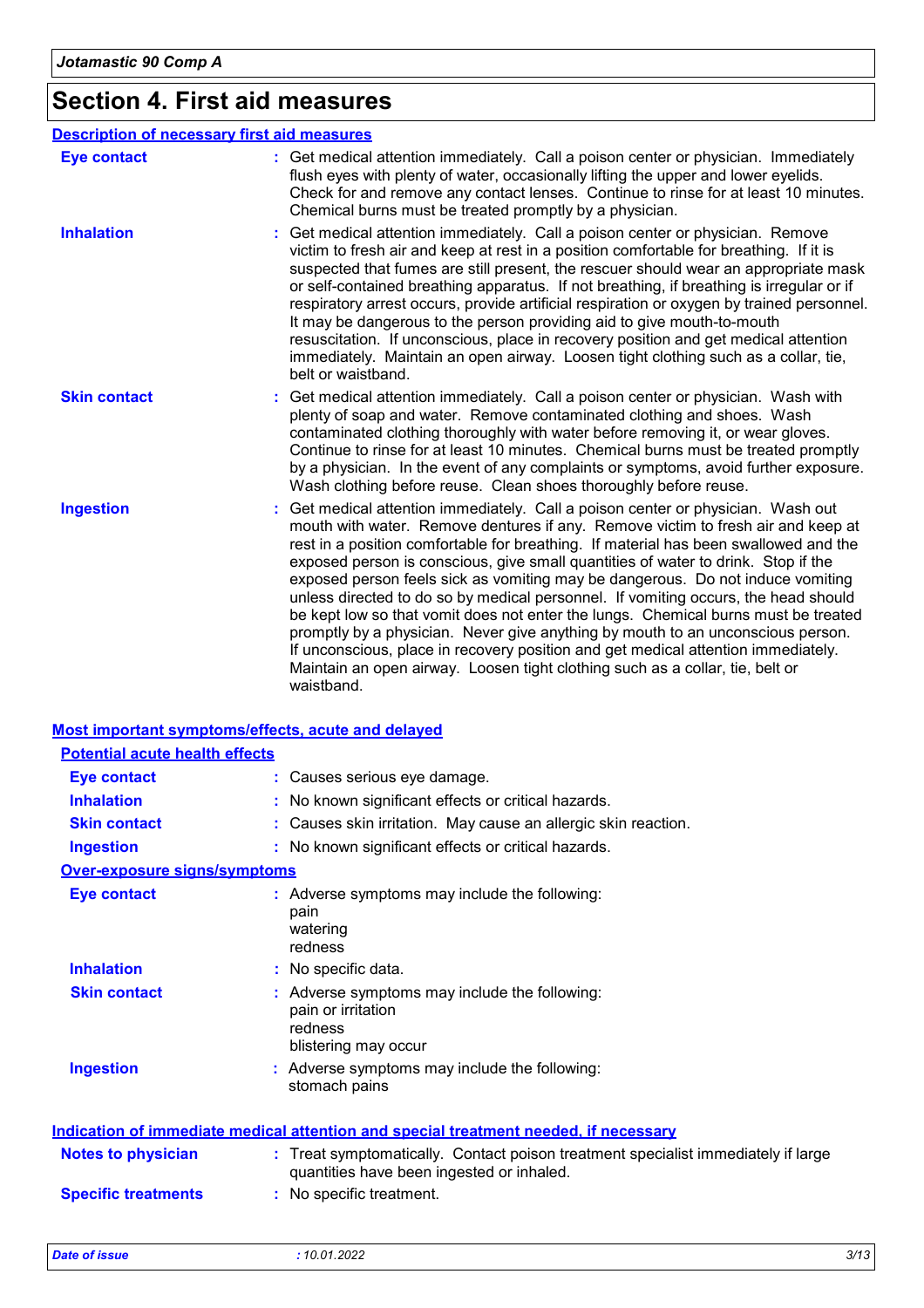### **Section 4. First aid measures**

| <b>Protection of first-aiders</b> | : No action shall be taken involving any personal risk or without suitable training. If it<br>is suspected that fumes are still present, the rescuer should wear an appropriate<br>mask or self-contained breathing apparatus. It may be dangerous to the person<br>providing aid to give mouth-to-mouth resuscitation. Wash contaminated clothing<br>thoroughly with water before removing it, or wear gloves. |
|-----------------------------------|-----------------------------------------------------------------------------------------------------------------------------------------------------------------------------------------------------------------------------------------------------------------------------------------------------------------------------------------------------------------------------------------------------------------|
|-----------------------------------|-----------------------------------------------------------------------------------------------------------------------------------------------------------------------------------------------------------------------------------------------------------------------------------------------------------------------------------------------------------------------------------------------------------------|

**See toxicological information (Section 11)**

## **Section 5. Firefighting measures**

| <b>Extinguishing media</b>                               |                                                                                                                                                                                                                                                                                                                                                                                                                                    |
|----------------------------------------------------------|------------------------------------------------------------------------------------------------------------------------------------------------------------------------------------------------------------------------------------------------------------------------------------------------------------------------------------------------------------------------------------------------------------------------------------|
| <b>Suitable extinguishing</b><br>media                   | : Use dry chemical, $CO2$ , water spray (fog) or foam.                                                                                                                                                                                                                                                                                                                                                                             |
| <b>Unsuitable extinguishing</b><br>media                 | : Do not use water jet.                                                                                                                                                                                                                                                                                                                                                                                                            |
| <b>Specific hazards arising</b><br>from the chemical     | : Flammable liquid and vapour. Runoff to sewer may create fire or explosion hazard.<br>In a fire or if heated, a pressure increase will occur and the container may burst, with<br>the risk of a subsequent explosion. This material is harmful to aquatic life with long<br>lasting effects. Fire water contaminated with this material must be contained and<br>prevented from being discharged to any waterway, sewer or drain. |
| <b>Hazardous thermal</b><br>decomposition products       | : Decomposition products may include the following materials:<br>carbon dioxide<br>carbon monoxide<br>halogenated compounds<br>metal oxide/oxides                                                                                                                                                                                                                                                                                  |
| <b>Special protective actions</b><br>for fire-fighters   | : Promptly isolate the scene by removing all persons from the vicinity of the incident if<br>there is a fire. No action shall be taken involving any personal risk or without<br>suitable training. Move containers from fire area if this can be done without risk.<br>Use water spray to keep fire-exposed containers cool.                                                                                                      |
| <b>Special protective</b><br>equipment for fire-fighters | : Fire-fighters should wear appropriate protective equipment and self-contained<br>breathing apparatus (SCBA) with a full face-piece operated in positive pressure<br>mode.                                                                                                                                                                                                                                                        |

### **Section 6. Accidental release measures**

**Environmental precautions Personal precautions, protective equipment and emergency procedures :** Avoid dispersal of spilt material and runoff and contact with soil, waterways, drains **:** No action shall be taken involving any personal risk or without suitable training. Evacuate surrounding areas. Keep unnecessary and unprotected personnel from entering. Do not touch or walk through spilt material. Shut off all ignition sources. No flares, smoking or flames in hazard area. Do not breathe vapour or mist. Provide adequate ventilation. Wear appropriate respirator when ventilation is inadequate. Put on appropriate personal protective equipment. and sewers. Inform the relevant authorities if the product has caused environmental pollution (sewers, waterways, soil or air). Water polluting material. May be harmful to the environment if released in large quantities. **Methods and material for containment and cleaning up For non-emergency personnel For emergency responders :** If specialised clothing is required to deal with the spillage, take note of any information in Section 8 on suitable and unsuitable materials. See also the information in "For non-emergency personnel".

| <b>Small spill</b>   | : Stop leak if without risk. Move containers from spill area. Use spark-proof tools and<br>explosion-proof equipment. Dilute with water and mop up if water-soluble.<br>Alternatively, or if water-insoluble, absorb with an inert dry material and place in an<br>appropriate waste disposal container. Dispose of via a licensed waste disposal<br>contractor. |
|----------------------|------------------------------------------------------------------------------------------------------------------------------------------------------------------------------------------------------------------------------------------------------------------------------------------------------------------------------------------------------------------|
| <b>Date of issue</b> | 4/13<br>:10.01.2022                                                                                                                                                                                                                                                                                                                                              |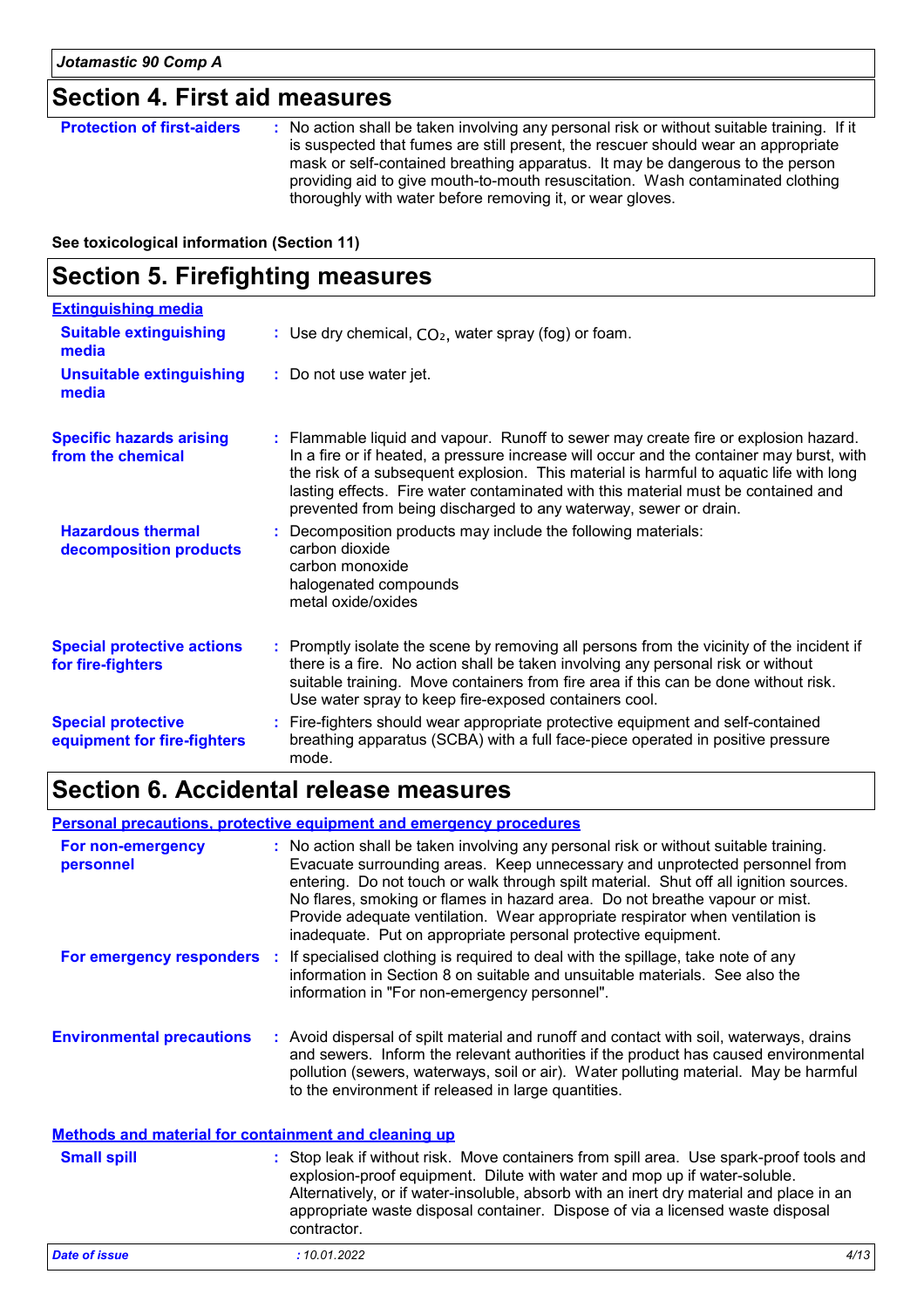### **Section 6. Accidental release measures**

| <b>Large spill</b> | : Stop leak if without risk. Move containers from spill area. Use spark-proof tools and<br>explosion-proof equipment. Approach the release from upwind. Prevent entry into<br>sewers, water courses, basements or confined areas. Wash spillages into an<br>effluent treatment plant or proceed as follows. Contain and collect spillage with non-<br>combustible, absorbent material e.g. sand, earth, vermiculite or diatomaceous earth<br>and place in container for disposal according to local regulations (see Section 13).<br>Dispose of via a licensed waste disposal contractor. Contaminated absorbent<br>material may pose the same hazard as the spilt product. Note: see Section 1 for |
|--------------------|-----------------------------------------------------------------------------------------------------------------------------------------------------------------------------------------------------------------------------------------------------------------------------------------------------------------------------------------------------------------------------------------------------------------------------------------------------------------------------------------------------------------------------------------------------------------------------------------------------------------------------------------------------------------------------------------------------|
|                    | emergency contact information and Section 13 for waste disposal.                                                                                                                                                                                                                                                                                                                                                                                                                                                                                                                                                                                                                                    |

### **Section 7. Handling and storage**

| <b>Precautions for safe handling</b>                                             |                                                                                                                                                                                                                                                                                                                                                                                                                                                                                                                                                                                                                                                                                                                                                                                                                                                                                                                                                                                                                                 |
|----------------------------------------------------------------------------------|---------------------------------------------------------------------------------------------------------------------------------------------------------------------------------------------------------------------------------------------------------------------------------------------------------------------------------------------------------------------------------------------------------------------------------------------------------------------------------------------------------------------------------------------------------------------------------------------------------------------------------------------------------------------------------------------------------------------------------------------------------------------------------------------------------------------------------------------------------------------------------------------------------------------------------------------------------------------------------------------------------------------------------|
| <b>Protective measures</b>                                                       | : Put on appropriate personal protective equipment (see Section 8). Persons with a<br>history of skin sensitization problems should not be employed in any process in<br>which this product is used. Do not get in eyes or on skin or clothing. Do not breathe<br>vapour or mist. Do not ingest. Avoid release to the environment. Use only with<br>adequate ventilation. Wear appropriate respirator when ventilation is inadequate.<br>Do not enter storage areas and confined spaces unless adequately ventilated. Keep<br>in the original container or an approved alternative made from a compatible material,<br>kept tightly closed when not in use. Store and use away from heat, sparks, open<br>flame or any other ignition source. Use explosion-proof electrical (ventilating,<br>lighting and material handling) equipment. Use only non-sparking tools. Take<br>precautionary measures against electrostatic discharges. Empty containers retain<br>product residue and can be hazardous. Do not reuse container. |
| <b>Advice on general</b><br>occupational hygiene                                 | : Eating, drinking and smoking should be prohibited in areas where this material is<br>handled, stored and processed. Workers should wash hands and face before<br>eating, drinking and smoking. Remove contaminated clothing and protective<br>equipment before entering eating areas. See also Section 8 for additional<br>information on hygiene measures.                                                                                                                                                                                                                                                                                                                                                                                                                                                                                                                                                                                                                                                                   |
| <b>Conditions for safe storage,</b><br>including any<br><b>incompatibilities</b> | : Store in accordance with local regulations. Store in a segregated and approved<br>area. Store in original container protected from direct sunlight in a dry, cool and well-<br>ventilated area, away from incompatible materials (see Section 10) and food and<br>drink. Store locked up. Eliminate all ignition sources. Separate from oxidising<br>materials. Keep container tightly closed and sealed until ready for use. Containers<br>that have been opened must be carefully resealed and kept upright to prevent<br>leakage. Do not store in unlabelled containers. Use appropriate containment to<br>avoid environmental contamination. See Section 10 for incompatible materials<br>before handling or use.                                                                                                                                                                                                                                                                                                         |

### **Section 8. Exposure controls/personal protection**

#### epoxy resin (MW ≤ 700) **DFG MAC-values list (Germany, 8/2020). Skin sensitiser.** xylene **DOSH USECHH (Malaysia, 4/2000).** TWA:  $434$  mg/m<sup>3</sup> 8 hours. TWA: 100 bpj 8 hours. Isobutyl alcohol **DOSH USECHH (Malaysia, 4/2000).** TWA:  $152$  mg/m<sup>3</sup> 8 hours. TWA: 50 bpj 8 hours. benzyl alcohol **DFG MAC-values list (Germany, 8/2020). Ingredient name Exposure limits Control parameters Occupational exposure limits**

 PEAK: 10 ppm, 4 times per shift, 15 minutes. *Date of issue : 10.01.2022 5/13*

minutes.

**Absorbed through skin.**

PEAK: 44 mg/m<sup>3</sup>, 4 times per shift, 15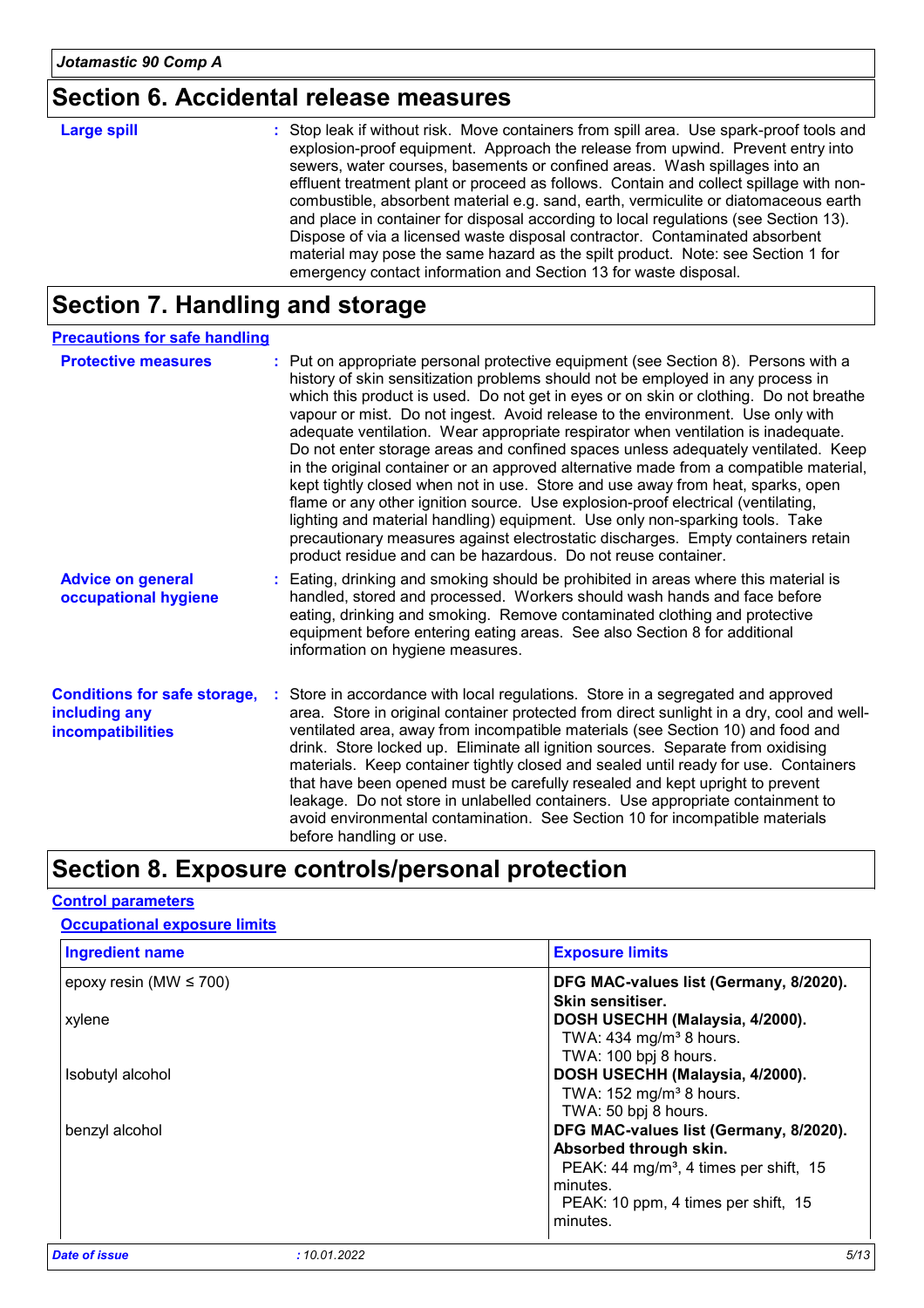## **Section 8. Exposure controls/personal protection**

| Ethyl benzene                                     | TWA: 22 mg/m <sup>3</sup> 8 hours.<br>TWA: 5 ppm 8 hours.<br>DOSH USECHH (Malaysia, 4/2000).<br>TWA: 100 bpj 8 hours.<br>TWA: 434 mg/m <sup>3</sup> 8 hours.                                                                                                                                                                                                                                                                                                                                                                                                                                                                                                                                                                                                                                                                      |  |  |
|---------------------------------------------------|-----------------------------------------------------------------------------------------------------------------------------------------------------------------------------------------------------------------------------------------------------------------------------------------------------------------------------------------------------------------------------------------------------------------------------------------------------------------------------------------------------------------------------------------------------------------------------------------------------------------------------------------------------------------------------------------------------------------------------------------------------------------------------------------------------------------------------------|--|--|
| <b>Appropriate engineering</b><br><b>controls</b> | : Use only with adequate ventilation. Use process enclosures, local exhaust<br>ventilation or other engineering controls to keep worker exposure to airborne<br>contaminants below any recommended or statutory limits. The engineering controls<br>also need to keep gas, vapour or dust concentrations below any lower explosive<br>limits. Use explosion-proof ventilation equipment.                                                                                                                                                                                                                                                                                                                                                                                                                                          |  |  |
| <b>Environmental exposure</b><br>controls         | Emissions from ventilation or work process equipment should be checked to ensure<br>they comply with the requirements of environmental protection legislation. In some<br>cases, fume scrubbers, filters or engineering modifications to the process<br>equipment will be necessary to reduce emissions to acceptable levels.                                                                                                                                                                                                                                                                                                                                                                                                                                                                                                     |  |  |
| <b>Individual protection measures</b>             |                                                                                                                                                                                                                                                                                                                                                                                                                                                                                                                                                                                                                                                                                                                                                                                                                                   |  |  |
| <b>Hygiene measures</b>                           | : Wash hands, forearms and face thoroughly after handling chemical products, before<br>eating, smoking and using the lavatory and at the end of the working period.<br>Appropriate techniques should be used to remove potentially contaminated clothing.<br>Contaminated work clothing should not be allowed out of the workplace. Wash<br>contaminated clothing before reusing. Ensure that eyewash stations and safety<br>showers are close to the workstation location.                                                                                                                                                                                                                                                                                                                                                       |  |  |
| <b>Eye/face protection</b>                        | Safety eyewear complying to EN 166 should be used when a risk assessment<br>indicates this is necessary to avoid exposure to liquid splashes, mists, gases or<br>dusts. If contact is possible, the following protection should be worn, unless the<br>assessment indicates a higher degree of protection: chemical splash goggles and/<br>or face shield. If inhalation hazards exist, a full-face respirator may be required<br>instead.                                                                                                                                                                                                                                                                                                                                                                                        |  |  |
| <b>Skin protection</b>                            |                                                                                                                                                                                                                                                                                                                                                                                                                                                                                                                                                                                                                                                                                                                                                                                                                                   |  |  |
| <b>Hand protection</b>                            | : Chemical-resistant, impervious gloves complying with an approved standard should<br>be worn at all times when handling chemical products if a risk assessment indicates<br>this is necessary. Considering the parameters specified by the glove manufacturer,<br>check during use that the gloves are still retaining their protective properties. It<br>should be noted that the time to breakthrough for any glove material may be<br>different for different glove manufacturers. In the case of mixtures, consisting of<br>several substances, the protection time of the gloves cannot be accurately<br>estimated.                                                                                                                                                                                                         |  |  |
|                                                   | There is no one glove material or combination of materials that will give unlimited<br>resistance to any individual or combination of chemicals.<br>The breakthrough time must be greater than the end use time of the product.<br>The instructions and information provided by the glove manufacturer on use,<br>storage, maintenance and replacement must be followed.<br>Gloves should be replaced regularly and if there is any sign of damage to the glove<br>material.<br>Always ensure that gloves are free from defects and that they are stored and used<br>correctly.<br>The performance or effectiveness of the glove may be reduced by physical/chemical<br>damage and poor maintenance.<br>Barrier creams may help to protect the exposed areas of the skin but should not be<br>applied once exposure has occurred. |  |  |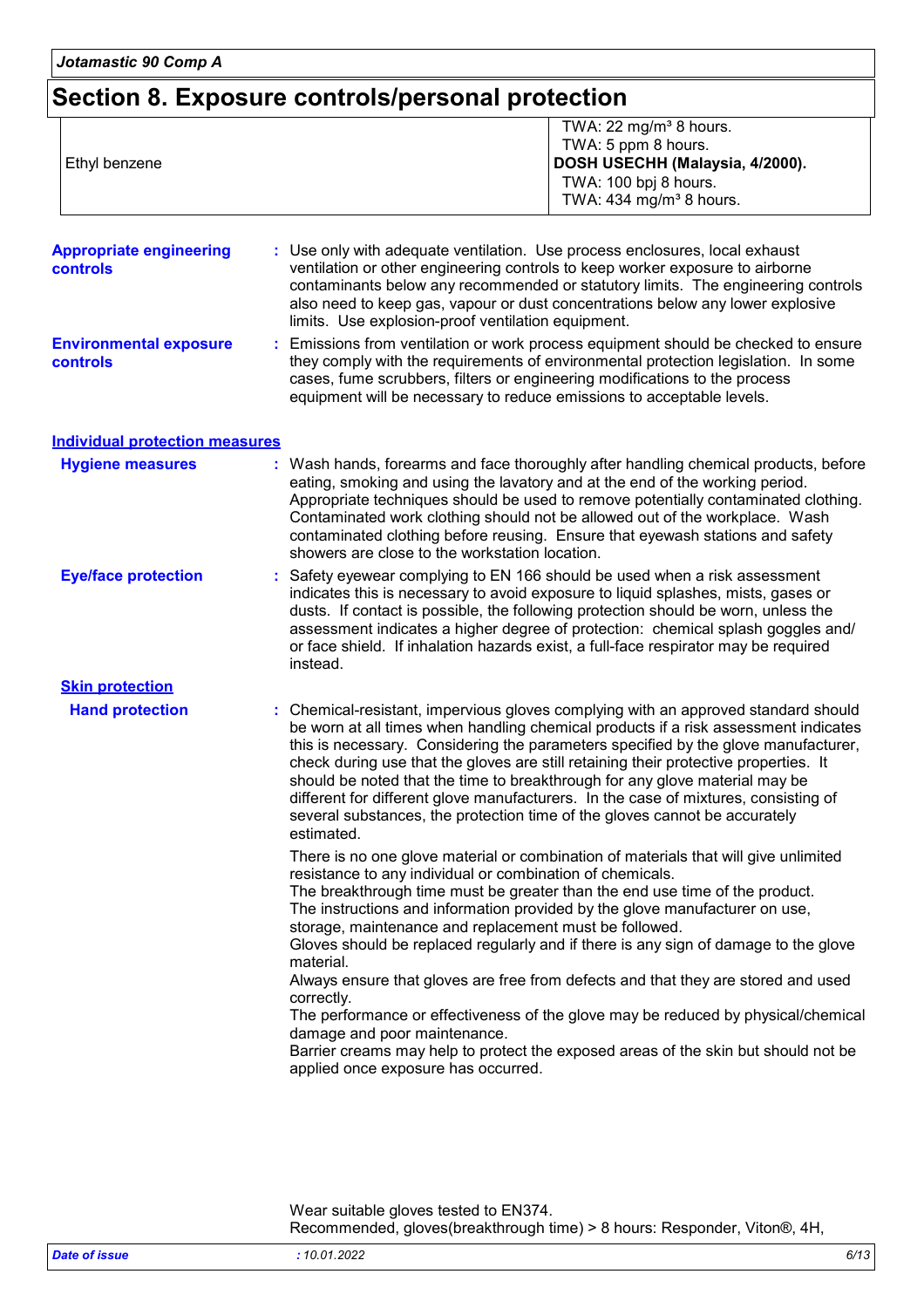## **Section 8. Exposure controls/personal protection**

|                               | Teflon                                                                                                                                                                                                                                                                                                                                                                                                                        |
|-------------------------------|-------------------------------------------------------------------------------------------------------------------------------------------------------------------------------------------------------------------------------------------------------------------------------------------------------------------------------------------------------------------------------------------------------------------------------|
|                               | Not recommended, gloves (breakthrough time) < 1 hour: PVC                                                                                                                                                                                                                                                                                                                                                                     |
|                               | May be used, gloves(breakthrough time) 4 - 8 hours: nitrile rubber, neoprene, butyl<br>rubber, polyvinyl alcohol (PVA)                                                                                                                                                                                                                                                                                                        |
| <b>Body protection</b>        | : Personal protective equipment for the body should be selected based on the task<br>being performed and the risks involved and should be approved by a specialist<br>before handling this product. When there is a risk of ignition from static electricity,<br>wear anti-static protective clothing. For the greatest protection from static<br>discharges, clothing should include anti-static overalls, boots and gloves. |
| <b>Other skin protection</b>  | : Appropriate footwear and any additional skin protection measures should be<br>selected based on the task being performed and the risks involved and should be<br>approved by a specialist before handling this product.                                                                                                                                                                                                     |
| <b>Respiratory protection</b> | : If workers are exposed to concentrations above the exposure limit, they must use a<br>respirator according to EN 140. Use respiratory mask with charcoal and dust filter<br>when spraying this product, according to EN 14387(as filter combination A2-P2). In<br>confined spaces, use compressed-air or fresh-air respiratory equipment. When use<br>of roller or brush, consider use of charcoalfilter.                   |

## **Section 9. Physical and chemical properties**

| <b>Appearance</b>                                 |                                                                                                                                             |
|---------------------------------------------------|---------------------------------------------------------------------------------------------------------------------------------------------|
| <b>Physical state</b>                             | $:$ Liquid.                                                                                                                                 |
| <b>Colour</b>                                     | : Black, White.                                                                                                                             |
| <b>Odour</b>                                      | : Characteristic.                                                                                                                           |
| <b>Odour threshold</b>                            | : Not applicable.                                                                                                                           |
| pH                                                | : Not applicable.                                                                                                                           |
| <b>Melting point</b>                              | : Not applicable.                                                                                                                           |
| <b>Boiling point</b>                              | : Lowest known value: $108^{\circ}$ C (226.4 $^{\circ}$ F) (2-methylpropan-1-ol). Weighted average:<br>228.81°C (443.9°F)                   |
| <b>Flash point</b>                                | : Closed cup: 33°C (91.4°F)                                                                                                                 |
| <b>Evaporation rate</b>                           | : Highest known value: 0.84 (ethylbenzene) Weighted average: 0.6compared with<br>butyl acetate                                              |
| <b>Flammability (solid, gas)</b>                  | : Not applicable.                                                                                                                           |
| Lower and upper explosive<br>(flammable) limits   | $: 0.8 - 13\%$                                                                                                                              |
| <b>Vapour pressure</b>                            | : Highest known value: <1.6 kPa (<12 mm Hg) (at $20^{\circ}$ C) (2-methylpropan-1-ol).<br>Weighted average: 0.37 kPa (2.78 mm Hg) (at 20°C) |
| <b>Vapour density</b>                             | : Highest known value: 11.7 (Air = 1) (epoxy resin (MW $\leq$ 700)). Weighted average:<br>7.74 $(Air = 1)$                                  |
| <b>Relative density</b>                           | $: 1.469$ to 1.607 g/<br>cm <sup>3</sup>                                                                                                    |
| <b>Solubility</b>                                 | : Insoluble in the following materials: cold water and hot water.                                                                           |
| <b>Partition coefficient: n-</b><br>octanol/water | : Not available.                                                                                                                            |
| <b>Auto-ignition temperature</b>                  | : Lowest known value: >375°C (>707°F) (hydrocarbons, c9-unsatd., polymd.).                                                                  |
| <b>Decomposition temperature</b>                  | : Not available.                                                                                                                            |
| <b>Viscosity</b>                                  | : Kinematic (40°C): >0.205 cm <sup>2</sup> /s (>20.5 cSt)                                                                                   |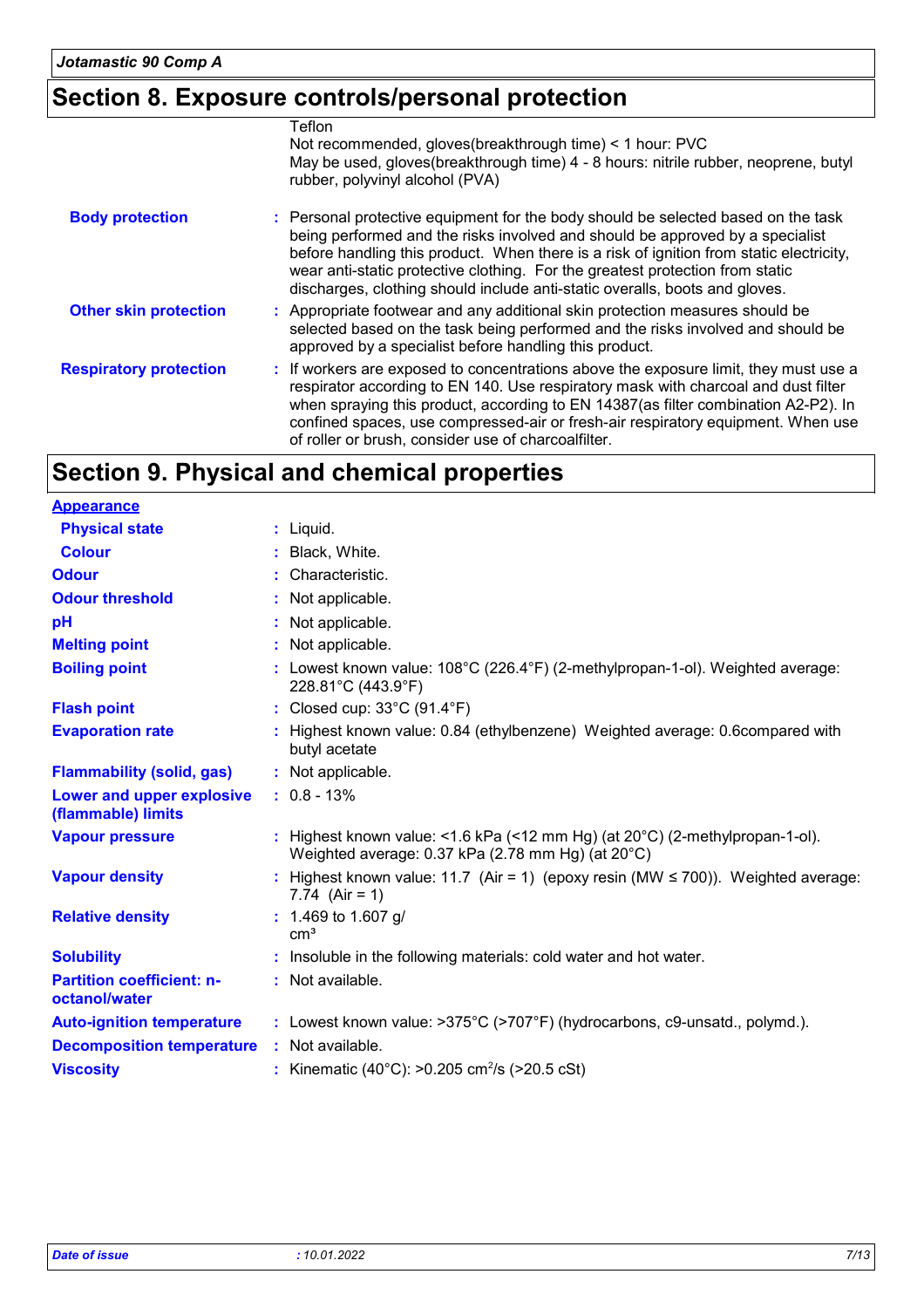## **Section 10. Stability and reactivity**

| <b>Reactivity</b>                            | : No specific test data related to reactivity available for this product or its ingredients.                                                                                 |
|----------------------------------------------|------------------------------------------------------------------------------------------------------------------------------------------------------------------------------|
| <b>Chemical stability</b>                    | : The product is stable.                                                                                                                                                     |
| <b>Possibility of hazardous</b><br>reactions | : Under normal conditions of storage and use, hazardous reactions will not occur.                                                                                            |
| <b>Conditions to avoid</b>                   | : Avoid all possible sources of ignition (spark or flame). Do not pressurise, cut, weld,<br>braze, solder, drill, grind or expose containers to heat or sources of ignition. |
| <b>Incompatible materials</b>                | : Reactive or incompatible with the following materials:<br>oxidising materials                                                                                              |
| <b>Hazardous decomposition</b><br>products   | : Under normal conditions of storage and use, hazardous decomposition products<br>should not be produced.                                                                    |

### **Section 11. Toxicological information**

#### **Information on toxicological effects**

#### **Acute toxicity**

| <b>Product/ingredient name</b> | <b>Result</b>                 | <b>Species</b> | <b>Dose</b>             | <b>Exposure</b> |
|--------------------------------|-------------------------------|----------------|-------------------------|-----------------|
| epoxy resin (MW $\leq$ 700)    | LD50 Dermal                   | Rabbit         | $20$ g/kg               |                 |
|                                | LD50 Oral                     | Mouse          | 15600 mg/kg             |                 |
| xylene                         | <b>LC50 Inhalation Vapour</b> | Rat            | 20 mg/l                 | 4 hours         |
|                                | LD50 Oral                     | Rat            | 4300 mg/kg              |                 |
|                                | <b>TDLo Dermal</b>            | Rabbit         | 4300 mg/kg              |                 |
| hydrocarbons,                  | LD50 Dermal                   | Rat            | >2000 mg/kg             |                 |
| C9-unsaturated, polymerized    |                               |                |                         |                 |
|                                | LD50 Oral                     | Rat            | >2000 mg/kg             |                 |
| Isobutyl alcohol               | <b>LC50 Inhalation Vapour</b> | Rat            | 19200 mg/m <sup>3</sup> | 4 hours         |
|                                | LD50 Dermal                   | Rabbit         | 3400 mg/kg              |                 |
|                                | LD50 Oral                     | Rat            | 2460 mg/kg              |                 |
| benzyl alcohol                 | LD50 Oral                     | Rat            | 1230 mg/kg              |                 |
| Ethyl benzene                  | <b>LC50 Inhalation Vapour</b> | Rat - Male     | $17.8$ mg/l             | 4 hours         |
|                                | LD50 Dermal                   | Rabbit         | >5000 mg/kg             |                 |
|                                | LD50 Oral                     | Rat            | 3500 mg/kg              |                 |
| Phenol, styrenated             | LD50 Dermal                   | Rabbit         | >5010 mg/kg             |                 |
|                                | LD50 Oral                     | Rat            | 2500 mg/kg              |                 |
| propylidynetrimethanol         | LD50 Oral                     | Rat            | 14000 mg/kg             |                 |

#### **Irritation/Corrosion**

| <b>Product/ingredient name</b> | <b>Result</b>          | <b>Species</b>                     | <b>Score</b> | <b>Exposure</b>            | <b>Observation</b> |
|--------------------------------|------------------------|------------------------------------|--------------|----------------------------|--------------------|
| epoxy resin (MW $\leq$ 700)    | Eyes - Severe irritant | Rabbit                             |              | 24 hours 2<br>milligrams   |                    |
|                                | Skin - Mild irritant   | Rabbit                             |              | 500<br>milligrams          |                    |
| xylene                         | Eyes - Mild irritant   | Rabbit                             |              | 87 milligrams              |                    |
|                                | Skin - Mild irritant   | Rat                                |              | 8 hours 60<br>Imicroliters |                    |
| Isobutyl alcohol               | Eyes - Irritant        | Mammal -<br>species<br>unspecified |              |                            |                    |
|                                | Skin - Mild irritant   | Mammal -<br>species<br>unspecified |              |                            |                    |
| benzyl alcohol                 | Eyes - Mild irritant   | Mammal -<br>species<br>unspecified |              |                            |                    |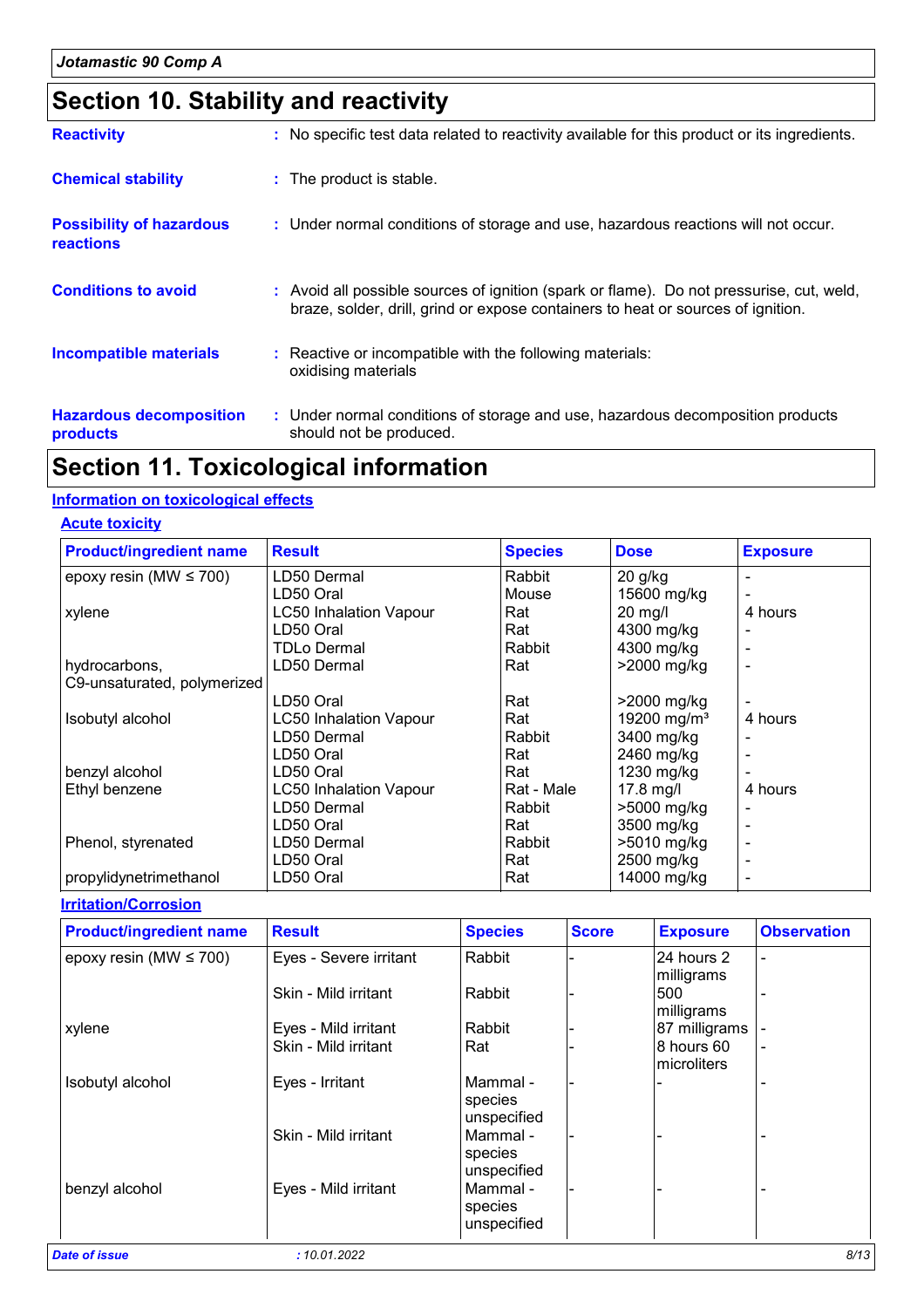## **Section 11. Toxicological information**

| Phenol, methylstyrenated | Skin - Mild irritant | Mammal -     |                 |  |
|--------------------------|----------------------|--------------|-----------------|--|
|                          |                      | species      |                 |  |
|                          |                      | lunspecified |                 |  |
| Phenol, styrenated       | Eyes - Mild irritant | Rabbit       | 0.1 Mililiters  |  |
|                          | Skin - Mild irritant | Rabbit       | 10.5 Mililiters |  |
|                          | Skin - Mild irritant | l Mammal -   |                 |  |
|                          |                      | species      |                 |  |
|                          |                      | unspecified  |                 |  |
|                          |                      |              |                 |  |

#### **Sensitisation**

| <b>Product/ingredient name</b>               | <b>Route of</b><br>exposure | <b>Species</b>                  | <b>Result</b> |
|----------------------------------------------|-----------------------------|---------------------------------|---------------|
| epoxy resin (MW $\leq$ 700)                  | skin                        | Mammal - species<br>unspecified | Sensitising   |
| hydrocarbons,<br>C9-unsaturated, polymerized | skin                        | Mouse                           | Sensitising   |
| glycidyl ether of 3-alkyl<br>phenol          | skin                        | Mammal - species<br>unspecified | Sensitising   |
| Phenol, methylstyrenated                     | skin                        | Mammal - species<br>unspecified | Sensitising   |
| Phenol, styrenated                           | skin                        | Mammal - species<br>unspecified | Sensitising   |

#### **Mutagenicity**

Not available.

#### **Carcinogenicity**

Not available.

#### **Reproductive toxicity**

Not available.

#### **Teratogenicity**

Not available.

#### **Specific target organ toxicity (single exposure)**

| <b>Name</b>      | <b>Category</b> | <b>Route of</b><br>exposure | <b>Target organs</b>                     |
|------------------|-----------------|-----------------------------|------------------------------------------|
| <b>xylene</b>    | Category 3      |                             | Respiratory tract<br><b>l</b> irritation |
| Isobutyl alcohol | Category 3      |                             | Respiratory tract<br>irritation          |
|                  | Category 3      |                             | Narcotic effects                         |

**Specific target organ toxicity (repeated exposure)**

| <b>Name</b>          | <b>Category</b> | <b>Route of</b><br><b>exposure</b> | <b>Target organs</b> |
|----------------------|-----------------|------------------------------------|----------------------|
| <b>Ethyl benzene</b> | Category 2      |                                    | ∣ hearing organs     |

#### **Aspiration hazard**

| <b>Name</b>   | Result                                |
|---------------|---------------------------------------|
| <b>xvlene</b> | <b>ASPIRATION HAZARD - Category 1</b> |
| Ethyl benzene | <b>ASPIRATION HAZARD - Category 1</b> |

#### **Information on likely routes :** Not available. **of exposure**

#### **Potential acute health effects**

| <b>Eye contact</b> | : Causes serious eye damage. |
|--------------------|------------------------------|
|--------------------|------------------------------|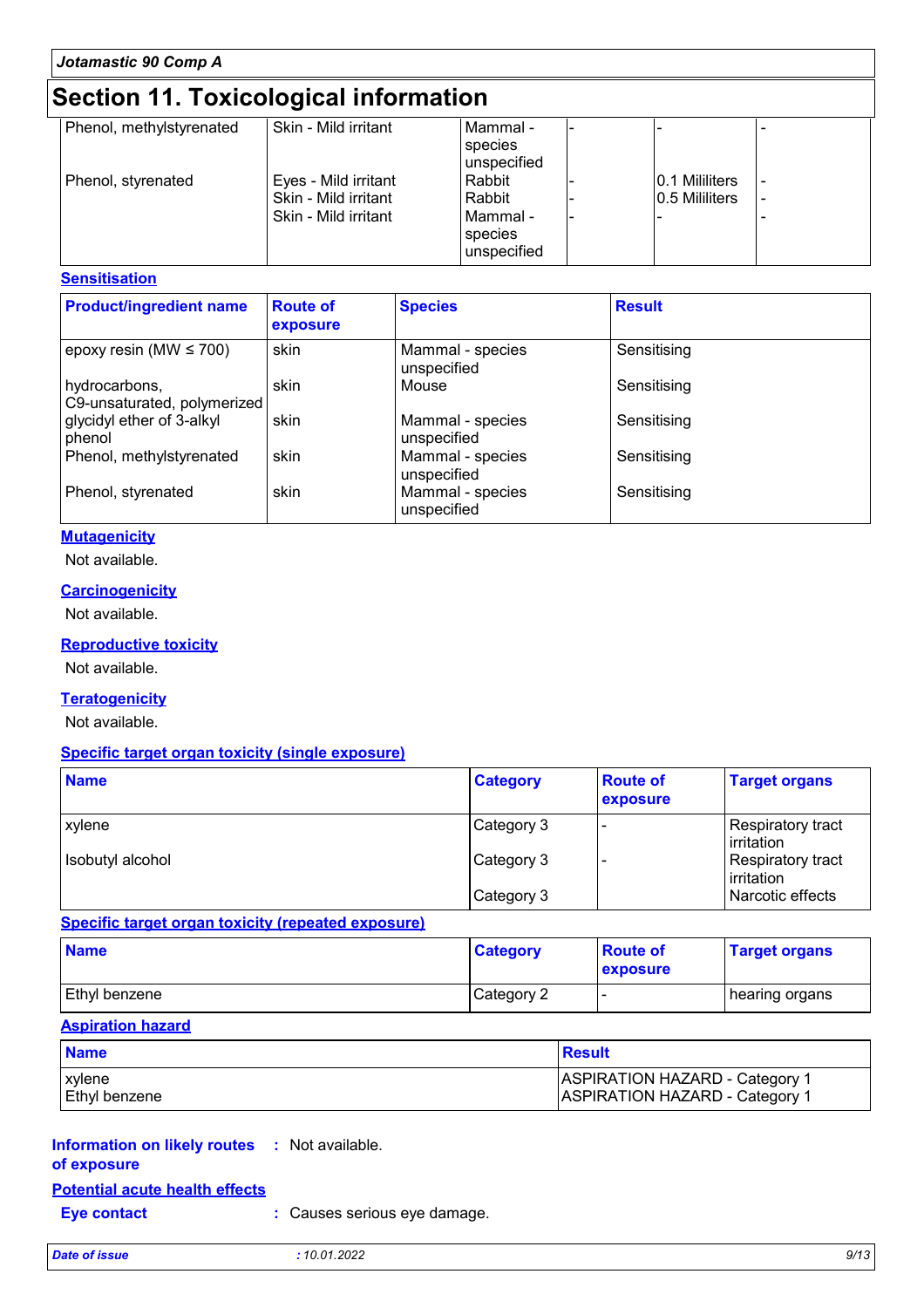# **Section 11. Toxicological information**

| <b>Inhalation</b>                       | : No known significant effects or critical hazards.                                                      |  |  |  |
|-----------------------------------------|----------------------------------------------------------------------------------------------------------|--|--|--|
| <b>Skin contact</b>                     | : Causes skin irritation. May cause an allergic skin reaction.                                           |  |  |  |
| <b>Ingestion</b>                        | : No known significant effects or critical hazards.                                                      |  |  |  |
|                                         | <b>Symptoms related to the physical, chemical and toxicological characteristics</b>                      |  |  |  |
| <b>Eye contact</b>                      | : Adverse symptoms may include the following:<br>pain<br>watering<br>redness                             |  |  |  |
| <b>Inhalation</b>                       | : No specific data.                                                                                      |  |  |  |
| <b>Skin contact</b>                     | : Adverse symptoms may include the following:<br>pain or irritation<br>redness<br>blistering may occur   |  |  |  |
| <b>Ingestion</b>                        | : Adverse symptoms may include the following:<br>stomach pains                                           |  |  |  |
|                                         | Delayed and immediate effects as well as chronic effects from short and long-term exposure               |  |  |  |
| <b>Short term exposure</b>              |                                                                                                          |  |  |  |
| <b>Potential immediate</b><br>effects   | : Not available.                                                                                         |  |  |  |
| <b>Potential delayed effects</b>        | $:$ Not available.                                                                                       |  |  |  |
| <b>Long term exposure</b>               |                                                                                                          |  |  |  |
| <b>Potential immediate</b><br>effects   | : Not available.                                                                                         |  |  |  |
| <b>Potential delayed effects</b>        | : Not available.                                                                                         |  |  |  |
| <b>Potential chronic health effects</b> |                                                                                                          |  |  |  |
| Not available.                          |                                                                                                          |  |  |  |
| <b>General</b>                          | : Once sensitized, a severe allergic reaction may occur when subsequently exposed<br>to very low levels. |  |  |  |
| <b>Carcinogenicity</b>                  | : No known significant effects or critical hazards.                                                      |  |  |  |
| <b>Mutagenicity</b>                     | : No known significant effects or critical hazards.                                                      |  |  |  |
| <b>Teratogenicity</b>                   | : No known significant effects or critical hazards.                                                      |  |  |  |
| <b>Developmental effects</b>            | : No known significant effects or critical hazards.                                                      |  |  |  |
| <b>Fertility effects</b>                | : No known significant effects or critical hazards.                                                      |  |  |  |
|                                         |                                                                                                          |  |  |  |

#### **Numerical measures of toxicity**

#### **Acute toxicity estimates**

| <b>Route</b>         | <b>ATE value</b>              |
|----------------------|-------------------------------|
| Oral<br>Dermal       | 49200 mg/kg<br>19349.16 mg/kg |
| Inhalation (vapours) | 164.51 mg/l                   |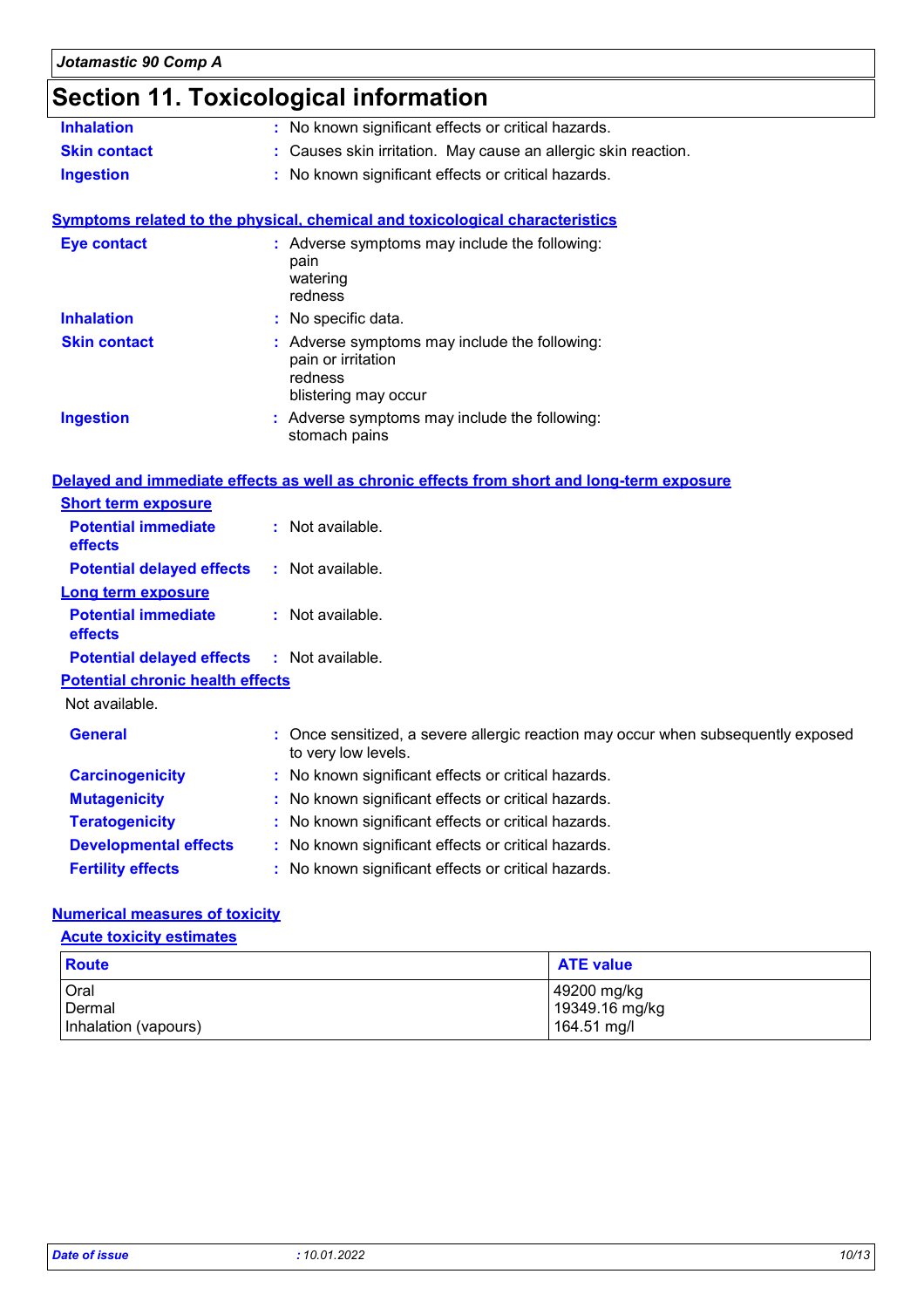## **Section 12. Ecological information**

| <u>LUAIGHY</u>                      |
|-------------------------------------|
| <b>Product/ingredient name</b>      |
| $\sqrt{200}$ resin (MM $\leq 700$ ) |

**Toxicity**

| <b>Product/ingredient name</b> | <b>Result</b>                      | <b>Species</b>                      | <b>Exposure</b> |
|--------------------------------|------------------------------------|-------------------------------------|-----------------|
| epoxy resin (MW $\leq 700$ )   | Acute EC50 1.4 mg/l                | Daphnia                             | 48 hours        |
|                                | Acute LC50 3.1 mg/l                | Fish - pimephales promelas          | 96 hours        |
|                                | Chronic NOEC 0.3 mg/l              | Fish                                | 21 days         |
| xylene                         | Acute LC50 8500 µg/l Marine water  | Crustaceans - Palaemonetes<br>pugio | 48 hours        |
|                                | Acute LC50 13400 µg/l Fresh water  | Fish - Pimephales promelas          | 96 hours        |
| Isobutyl alcohol               | Chronic NOEC 4000 µg/l Fresh water | Daphnia - Daphnia magna             | 21 days         |
| Ethyl benzene                  | Acute EC50 7700 µg/l Marine water  | Algae - Skeletonema costatum        | 96 hours        |
|                                | Acute EC50 2.93 mg/l               | Daphnia                             | 48 hours        |
|                                | Acute LC50 4.2 mg/l                | Fish                                | 96 hours        |
| Phenol, styrenated             | Acute EC50 100 mg/l                | Algae                               | 72 hours        |
|                                | Acute EC50 54 mg/l                 | Daphnia                             | 48 hours        |
|                                | Acute LC50 25.8 mg/l               | Fish                                | 96 hours        |

#### **Persistence and degradability**

| <b>Product/ingredient name</b> | <b>Aquatic half-life</b> | <b>Photolysis</b> | <b>Biodegradability</b> |
|--------------------------------|--------------------------|-------------------|-------------------------|
| epoxy resin (MW $\leq$ 700)    |                          |                   | Not readily             |
| xylene                         |                          |                   | <b>IReadily</b>         |
| benzvl alcohol                 |                          |                   | <b>Readily</b>          |
| Ethyl benzene                  |                          |                   | <b>Readily</b>          |

#### **Bioaccumulative potential**

| <b>Product/ingredient name</b> | <b>LogPow</b> | <b>BCF</b>   | <b>Potential</b> |
|--------------------------------|---------------|--------------|------------------|
| epoxy resin (MW $\leq$ 700)    | 2.64 to 3.78  | 31           | low              |
| xylene                         | 3.12          | l8.1 to 25.9 | low              |
| hydrocarbons,                  | 3.627         |              | low              |
| C9-unsaturated, polymerized    |               |              |                  |
| Isobutyl alcohol               |               |              | low              |
| benzyl alcohol                 | 0.87          | < 100        | low              |
| Ethyl benzene                  | 3.6           |              | low              |
| Phenol, methylstyrenated       | 3.627         |              | low              |
| propylidynetrimethanol         | $-0.47$       | <1           | low              |

#### **Mobility in soil**

**Soil/water partition coefficient (Koc)** 

**:** Not available.

**Other adverse effects** : No known significant effects or critical hazards.

## **Section 13. Disposal information**

The generation of waste should be avoided or minimised wherever possible. Disposal of this product, solutions and any by-products should at all times comply with the requirements of environmental protection and waste disposal legislation and any regional local authority requirements. Dispose of surplus and nonrecyclable products via a licensed waste disposal contractor. Waste should not be disposed of untreated to the sewer unless fully compliant with the requirements of all authorities with jurisdiction. Waste packaging should be recycled. Incineration or landfill should only be considered when recycling is not feasible. This material and its container must be disposed of in a safe way. Care should be taken when handling emptied containers that have not been cleaned or rinsed out. Empty containers or liners may retain some product residues. Vapour from product residues may create a highly flammable or explosive atmosphere inside the container. Do not cut, weld or grind used containers unless they have been cleaned **Disposal methods :**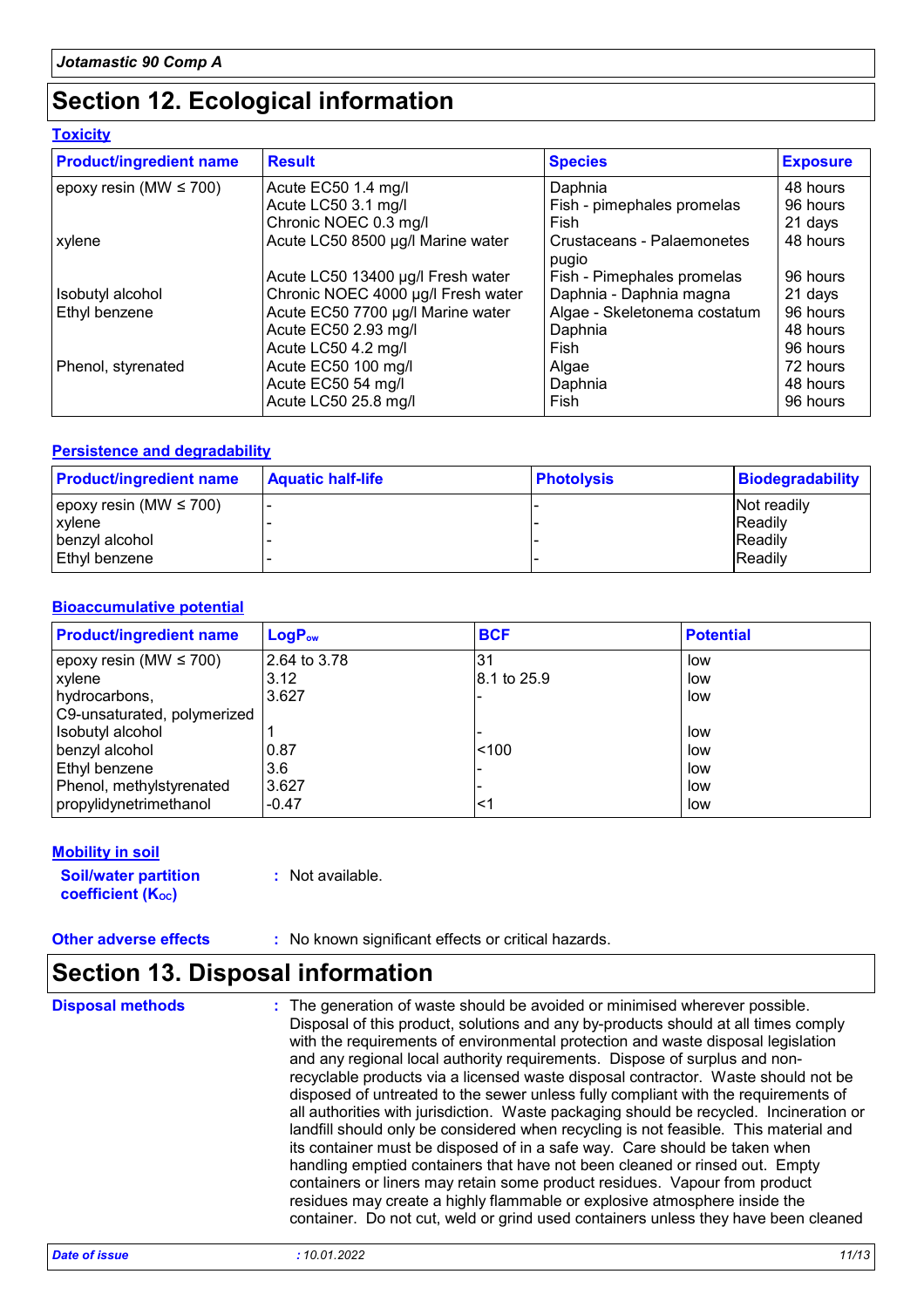## **Section 13. Disposal information**

thoroughly internally. Avoid dispersal of spilt material and runoff and contact with soil, waterways, drains and sewers.

### **Section 14. Transport information**

|                                      | <b>UN</b>      | <b>ADR/RID</b>                                                 | <b>IMDG</b>                            | <b>IATA</b>   |
|--------------------------------------|----------------|----------------------------------------------------------------|----------------------------------------|---------------|
| <b>UN number</b>                     | <b>UN1263</b>  | UN1263                                                         | <b>UN1263</b>                          | <b>UN1263</b> |
| <b>UN proper</b><br>shipping name    | Paint          | Paint                                                          | Paint                                  | Paint         |
| <b>Transport hazard</b><br>class(es) | 3              | 3                                                              | 3                                      | 3             |
| <b>Packing group</b>                 | $\mathbf{III}$ | III                                                            | III                                    | III           |
| <b>Environmental</b><br>hazards      | No.            | No.                                                            | No.                                    | No.           |
| <b>Additional</b><br>information     |                | <b>Hazard identification</b><br>number 30<br>Tunnel code (D/E) | <b>Emergency</b><br>schedules F-E, S-E |               |

**Special precautions for user Transport within user's premises:** always transport in closed containers that are **: Transport in bulk according :** Not available. upright and secure. Ensure that persons transporting the product know what to do in the event of an accident or spillage. IMDG: Viscous substance. Transport in accordance with paragraph 2.3.2.5 **IMDG :** (applicable to receptacles < 450 litre capacity). **ADR / RID :** ADR/RID: Viscous substance. Not restricted, ref. chapter 2.2.3.1.5 (applicable to receptacles < 450 litre capacity).

**to IMO instruments**

### **Section 15. Regulatory information**

**Malaysia Inventory (EHS Register) :** Not determined

#### **International regulations**

**Chemical Weapon Convention List Schedules I, II & III Chemicals** Not listed.

#### **Montreal Protocol**

Not listed.

#### **Stockholm Convention on Persistent Organic Pollutants**

Not listed.

#### **UNECE Aarhus Protocol on POPs and Heavy Metals**

Not listed.